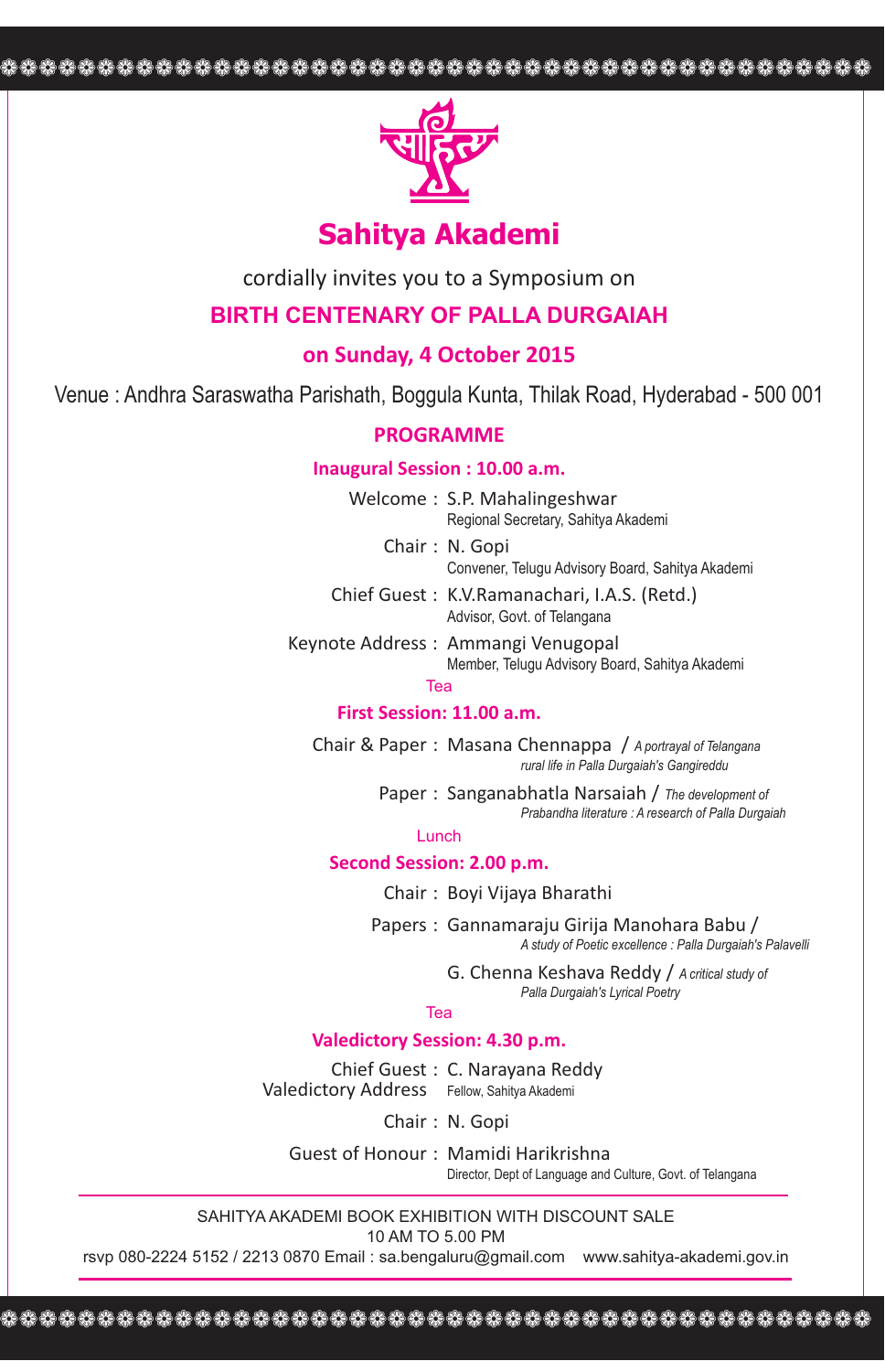

నిర్వహిస్తున్న

# పల్లా దుర్గయ్య శతజయంతి

సమాలోచన సదస్సుకు స్వాగతం

అదివారం, 4 అక్టోబర్ 2015

వేదిక : ఆంధ్ర సారస్వత పరిషత్తు, బొగ్గులకుంట, తిలక్ రోడ్, హైదరాబాదు –  $5000001$ 

#### కార్యకమం

## సారంభోత్సవం: ఉ. 10.00 గం.

- స్వాగతం : ఎస్.పి. మహాలింగేశ్వర్ ప్రాంతీయ కార్యదర్శి, సాహిత్య అకాదెమి
- అధ్యక్షులు : ఎస్. గోపి సంచాలకులు, తెలుగు సలహా మండలి, సాహిత్య అకాదెమీ
- $\frac{1}{2}$ ముఖ్య అతిథి: కె.వి. రమణాచారి, ఐ.ఏ.ఎస్.(రి) ప్రభుత్వ సలహాదారులు, తెలంగాణ(పభుత్వం
- కీలకోపన్యాసం : అమ్మంగి వేణుగోపాల్ సభ్యులు, తెలుగు సలహా మండలి, సాహిత్య అకాదెమీ శేవీగు

### మొదటి సమావేశం: ఉ.  $11.00$  గం.

అధ్యక్షులు మరియు ప(త సమర్చకులు : మసన చెన్నప్ప / పల్ల దుక్షయ్య గంగిరెద్దు కావ్యం : తెలంగాణ గ్రామీణజీవన చిత్రణ

 $\mathfrak{B}$ తాలు: సంగనభట్ల నర్సయ్య /  $\mathfrak{g}$  బంధ వాఙ్మయ వికాసం: పల్లా దుర్గయ్య పరిశోధన

బోజనం

#### రెండవ సమావేశం: మ.  $2.00$  గం.

- అధ్యక్షులు : బోయి విజయ భారతి
	- ప(తాలు : గన్నమరాజు గిరిజామనోహర బాబు / పాలవెల్లి : పల్లా దుర్గయ్య కవితా వైశిష్ట్యం
		- జి. చెన్నకేశవరెడ్డి / పల్లా దుర్గయ్య గేయ కవిత్వం : విమర్శనాత్మక అధ్యయనం

### ముగింపు సమావేశం : సా. 4.30 గం.

ముఖ్య అతిథి : సి. నారాయణరెడ్డి సమాపన (పసంగం - ఫెలో, సాహిత్య అకాదెమీ

- అధ్యక్షులు : ఎన్. గోపి
- విశిష్ట అతిథి : మామిడి హరికృష్ణ సంచాలకులు, భాషా సాంస్కృతిక శాఖ, తెలంగాణ (పభుత్వం

సాహిత్య అకాదెమీ పుస్తక (పదర్శన మరియు తగ్గింపు అమ్మకం

10 AM TO 5.00 PM

rsvp 080-2224 5152 / 2213 0870 Email: sa.bengaluru@gmail.com www.sahitya-akademi.gov.in